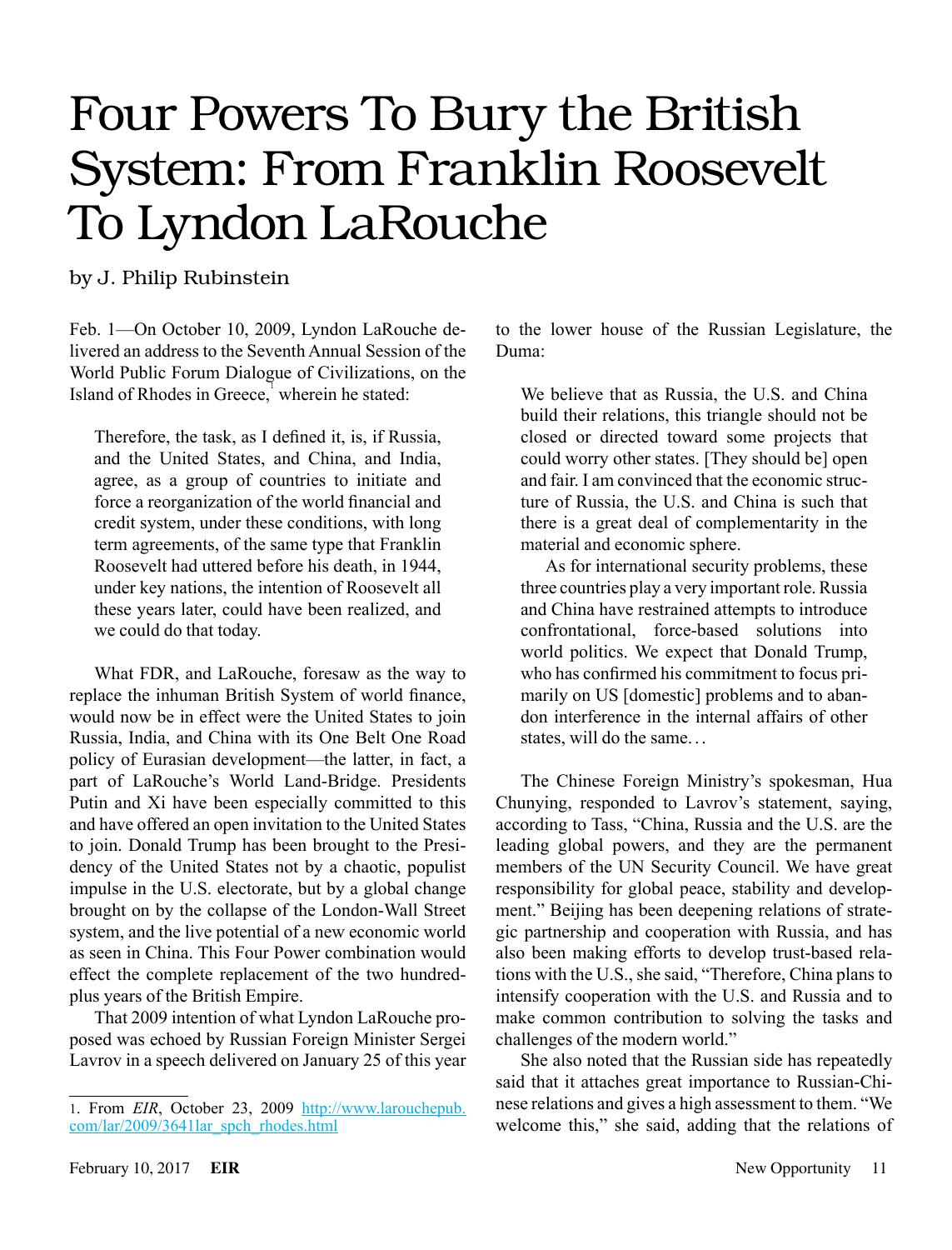strategic partnership and cooperation between the two countries have reached the highest level, and both sides plan to jointly work on the issues of regional and global peace, stability and development.

The fourth of the "Four Powers" named by Lyndon LaRouche, and organized earlier by Franklin Delano Roosevelt in his own struggle to put an end to the world rule of the British Empire—is India. On January 26, India's Republic Day, Russian President Putin sent greetings to India's President and Prime Minister, which said that the special and privileged strategic partnership with

India is an invariable priority in Russia's foreign policy.

What is it that, up until now, has kept the United States out of this Four Power arrangement of peace and economic cooperation? What opposition does President Trump now face were he to act as Lyndon and Helga LaRouche have proposed?

Consider: Why did FDR's death mean, that his vision, the vision of the man who led America out of the Great Depression and to victory in World War II, would fade until seventy years after his death? Why has Lyndon LaRouche been nearly alone in the fight for FDR's conception in the United States?

The following may help produce a basis for an insight into this, and how to change it now, with the opportunity pro-

vided by the recent Presidential election.

### **The Imperial 'Special Relationship'**

The present Prime Minister of the United Kingdom, Theresa May, herself ironically raised to Prime Minister by the resignation of her predecessor in the wake of the British vote to leave the European Union, raced to be the first leader to meet President Trump. Her mission: to assure the continuation of the cherished "Special Relationship," coined, if not created, by Winston Churchill.

This behavior has numerous precedents in the interval from FDR to the present. The British know they

cannot rule without the United States. This became crystal clear when their creation, Adolf Hitler, instead of going East and attacking Russia in 1940, as British elites intended, instead turned West as Hitler's military command knew they must. Britain's "Frankenstein's monster," Adolf Hitler, thus forced the British to ally with their original target, the USSR. This was a bitter lesson for the London oligarchy. As Churchill put it, "After this war, we will be weak. We will have no money and no strength, and we will lie between the two great powers of the USA and the USSR." (*Six Months in 1945* by Mi-

chael Dobbs, p.103). For the British Empire to survive, after 1945, this meant that Britain had to control the U.S. and pit America against the Soviets, which could not be done with Roosevelt alive.

This is the real theme of the last seventy years in different variations. Looking backward in time, we have Tony Blair, in Chicago in 1999, enunciating the Regime Change policy of "Right to Protect," and the end of Westphalian Sovereignty. This led to a policy of perpetual war under George W. Bush, a policy which intensified under Barack Obama. It was Blair who was the author of the lie that Iraq possessed weapons of mass destruction in the infamous "dodgy dossier." He claimed that Iraq could deliver a nuclear bomb on forty-five



*Room Three of the Franklin Delano Roosevelt Memorial, Washington, D.C.*

minutes notice, and he became the key confidant to Bush in the second Iraq war. The result was the death of hundreds of thousands of civilians and a disaster for the U.S. With these credentials Blair then became the chief proponent and mentor of Obama.

A bit further back we have Margaret Thatcher, famously "stiffening the resolve" of George H.W. Bush clearly the Bush family had some limitations despite their loyalty to the Crown. This gave us the first Iraq war. A decade earlier, when Reagan evinced some reluctance to join the British in the Malvinas war, Thatcher turned to anglophile Secretary of Defense Caspar Weinberger to draw the U.S. in on the British side, violating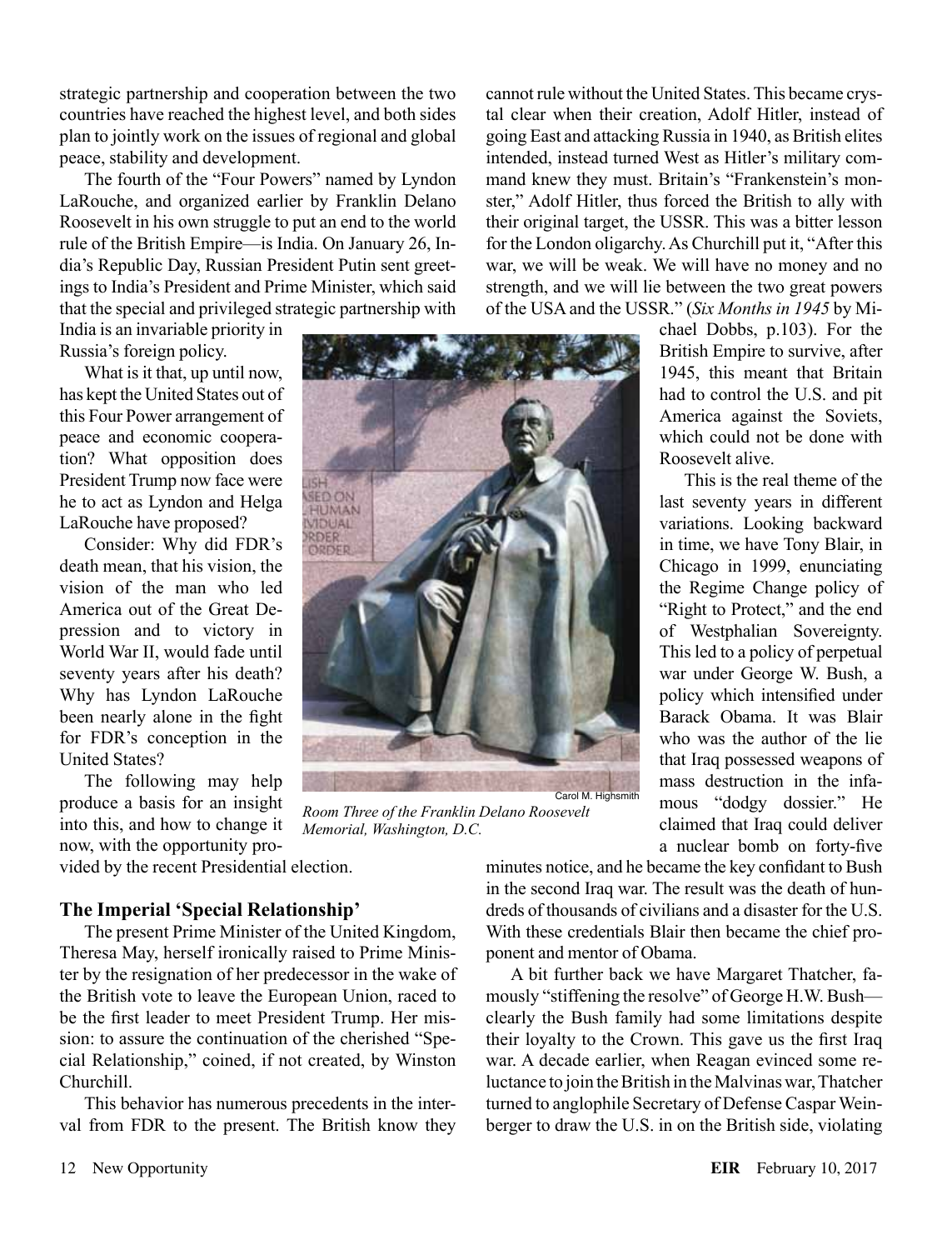the Monroe Doctrine.

This is not to say these efforts always succeeded. The British failed in the case of the Suez crisis of 1956, when Eisenhower refused to go along. The Prime Minister of the time, Anthony Eden, was forced to resign. Despite these singular exceptions, since Roosevelt's death, the UK-USA "Special Relationship" has been the core British necessity for maintaining the Empire.

#### **Roosevelt Battles the Empire**

This reality governed the relationship of FDR and Churchill through World War II. Churchill intended from the very beginning to direct the U.S. war effort. Within days of Pearl Harbor he arrived at the White House, to stay for over a month. His goal was to ensure some control over the U.S. military actions, but even more to guarantee the primacy of the alliance with Britain.

Franklin Roosevelt, however, had other ideas, as did General Marshall and others, both regarding military, as well as political questions. For Roosevelt, this was an alliance of necessity, but it was a difficult one, and it showed most clearly on the issue of the colonies, the special economic rules for them, as well as on the question of the Soviet Union. For FDR, World War II was to be a war of liberation from the very system that was destroying the world with depression and war. There was no point to fighting fascism only to continue the inhumanity of colonialism. As reported by Elliot Roosevelt and others, Churchill became furious at even the suggestion that India, the crown jewel of the Empire, might gain independence at the end of the war.

Through the course of the war, FDR, as well as Generals MacArthur and Eisenhower, realized that general war was no longer a means to settle political disputes among nations. The horror of modern warfare was too great, even before the arrival of nuclear weapons. Roosevelt envisioned a United Nations Organization (which was the name of the war-time alliance) as a place to debate and find solutions to conflict among sovereign nations freed from colonialism. FDR had a clear idea of the development needed to truly liberate colonies. His vast geographical knowledge was essentially a map of needed development projects, such as he envisioned when he flew over North Africa and proposed to an uninterested Saudi king Ibn Saud. The great Four Corners projects that he had led in the U.S. were the paradigm for what Roosevelt envisioned globally.



*Stalin, Roosevelt and Churchill at the Tehran Conference, 1943*

At the same time FDR saw the need for a core of leading nations to make this effective. Despite their differing war "objectives," the Big Three of World War II (America, the Soviet Union and Britain) were a military necessity. For the post-war period, this would become a Big Four. In fact, it was Roosevelt who insisted that China be part of a Big Four during the war, despite the opposition of both Stalin and Churchill. The future would require a solid foundation with the United States, the Soviet Union, leading developing and newly independent nations, and the nation called the United Kingdom.

FDR's conception was not a pipe-dream, as it is often portrayed today. Nor did he think he could manipulate Stalin by some personal tie. There was good reason for Stalin's belief that the West did not mind the USSR taking the brunt of the war, and a great deal of distrust had to be overcome. FDR also knew that Stalin and the Soviets were aware that they would need ten to twenty years to rebuild after the destruction of the war, and that they would need help from the West. Therefore by developing some common basis in securing peace and development, trust could be built, and a new global directionality might be realized.

#### **China and India**

China, at the same time, was an independent nation and represented the future of the underdeveloped world. FDR's confidante and global representative Harry Hop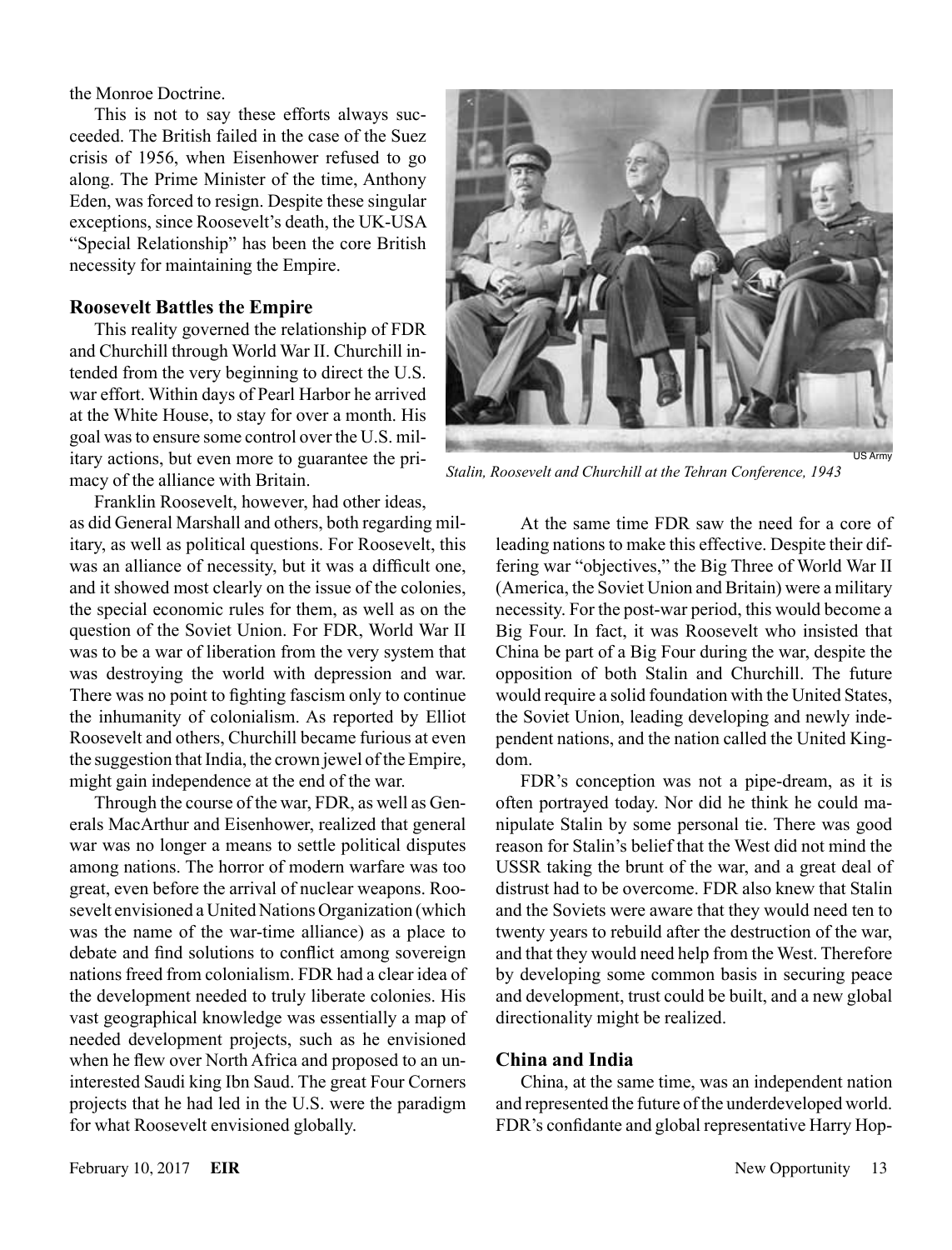kins, in a report in August, 1945, stated,

 If I were to indicate a country in which the United States, for the next hundred years, had the greatest interest from political and economic points of view, I would name the Republic of China. With the defeat of Japan, China will become one the greatest land-powers on earth. I do not say that she will be one of the most powerful for many years to come, but she will have regained her heritage in Manchuria, and we hope there will arise out of the welter of war a unified China.

It is clear that this was Roosevelt's concept of the postwar era.

Churchill was appalled by all of this. He viewed India and China with typical racist arrogance. FDR had approved Chiang Kai-shek visiting Mahatma Gandhi in India to attempt to organize his support, at least logistically, against Japan. For Gandhi and India there was little to choose between the British Empire and the German-Japan axis. Churchill refused to allow Chiang to meet at Gandhi's home and interfere in India. Despite this, they did meet for five hours, after which Chiang received a letter from Gandhi, in which he wrote to Chiang, that "I consider the five hours of frank discussion that we had in Calcutta as the most satisfying and unforgettable experience in my life." Following this, Chiang sent a note to FDR on the need for Britain and Holland to copy the American example in the Philippines and unequivocally promise full independence to all their colonies. This, Chiang said, was the only way to ensure the true loyalty of colonial peoples to the allied cause. In his message he quoted at length from his conversation with "an Indian friend." FDR passed this on to Churchill, who was outraged, not just at the call for India to be independent, but the mere audacity of China and America to meddle in Imperial affairs (*The Generalissimo* by Jay Taylor). When FDR intimated a comparison of India with the U.S., he was told, "it is none of your business."

## **Two Incompatible Visions**

The British held the same view at Bretton Woods. This was not simply some peculiarity of Churchill. At Bretton Woods, while preaching free trade, as usual, the entire British delegation rejected any discussion of trade preferences with their colonies.

As to the Soviet Union, British strategy was always to allow the Soviets to fight it out with Hitler, or minimally, to bear the brunt of the war. When Hitler turned west, the alliance with the USSR became necessary, but the destruction of the Soviet Union remained paramount policy. At the same time, everything was done to keep Roosevelt from succeeding in organizing a relationship with Stalin based on the need for economic development. To this day, the lie is repeated that FDR was weak at Yalta and deluded about his ability to influence Stalin. In truth, FDR was dying, but it was the British who were waiting for him to pass, to overturn his leadership. Roosevelt's strategy, throughout the entirety of the war, was clear, and he stuck to it. His distance from Churchill was due to a divide over the peace and the future. For Roosevelt it meant the end of the colonial world and the end of want, the key to the Four Freedoms.

Churchill was in fact preparing for the cold war, already referring to the "iron veil" well before his Fulton, Missouri speech, and prior to FDR's passing from the scene. Churchill insisted on blowing Yalta up over Poland, but the truth is, that he had proposed the boundaries already to Stalin, just as he had proposed the division of the Balkans on a piece of paper he handed to Stalin in a private meeting—so much for the hero of the neo-cons.

The role of the British in stalling the Western Front is well known. Less well known are its effects. It should be clear that FDR and Chief of Staff General Marshall saw the Western Front as the only way to win the war and alleviate the enormous pressure on the Red Army. The constant sabotage by the British, ironically, gave Stalin a stronger hand and even moral advantage, given that the Red army did by far most of the fighting to the end. Fully two thirds of the German soldiers killed during the war were in the East. Overall, eight million Russian soldiers were killed or missing versus 416,000 Americans and 383,000 British. Even more, total Soviet losses were twenty-seven million, including civilians. These losses were incomparable and staggering.

As the British intended, the divide between the Russian and American allies became much more intense with the death of FDR and the dropping of the A-bomb. Stalin was not told of the developments around the bomb until the very end. Truman, Churchill and others, like confederate Secretary of State James Byrnes, viewed the bomb as the great equalizer to the Soviet advantage on the ground—really more than equal.

Truman and Churchill were almost giddy when